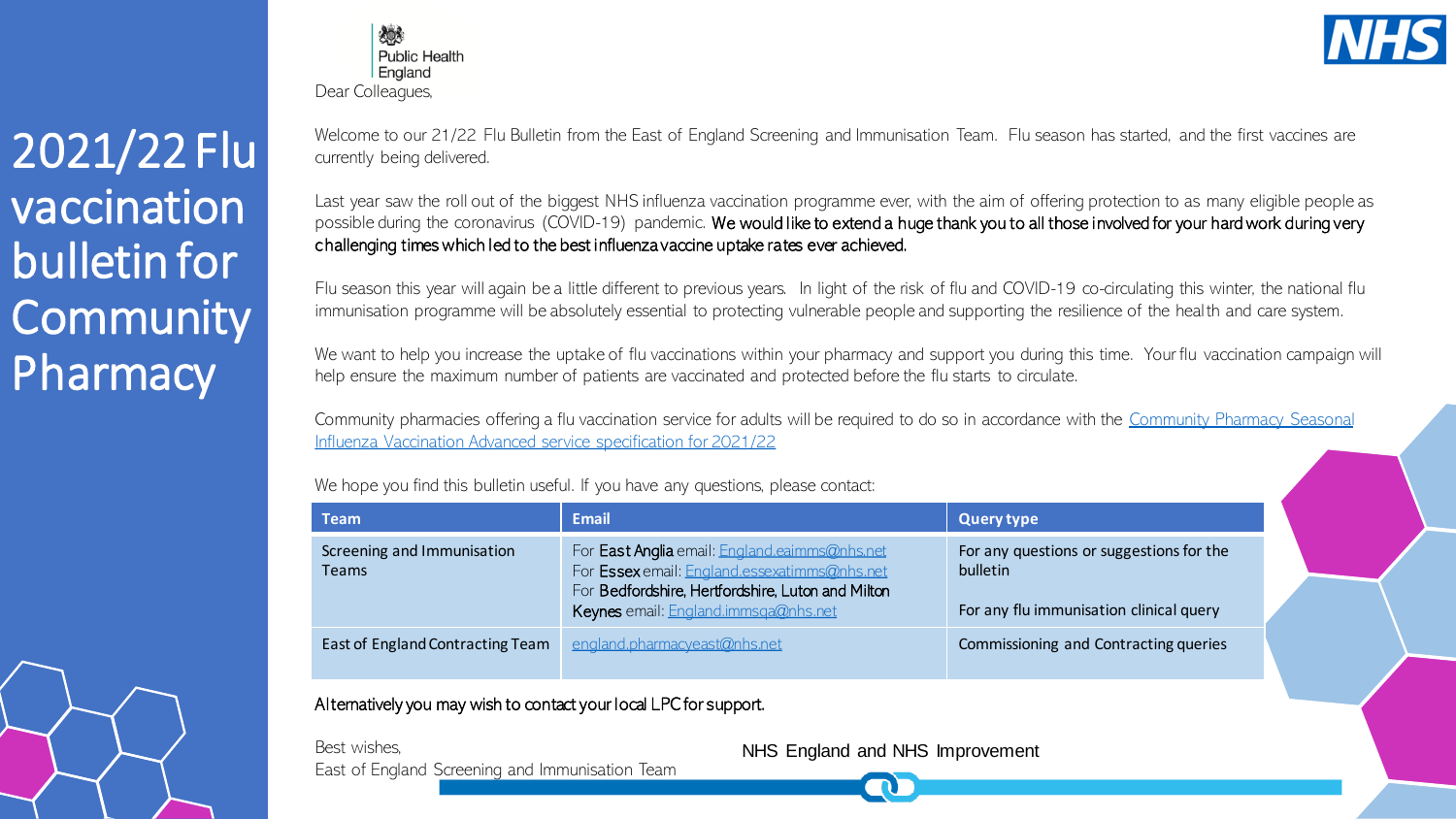# Annual flu letter

燃え

**Public Health** England





Providers should focus in achieving maximum uptake of the flu vaccine in existing eligible groups especially the under 65y olds at-risk

The following groups will also be offered vaccination: ✓ Close contacts of immunocompromised individuals ✓ all children aged 2 to 15 (but not 16 years or older) on 31 August 2021. Vaccine offered at school by the community and school aged immunisation provider

✓ Health and social care workers employed through Direct Payment and/or Personal Health Budgets

✓ The 50-64 year old age group

Pharmacies are to vaccinate those aged 18 and over ONLY. Whilst you can not offer the flu vaccine to children you may wish to promote it. Links to resources available on the last slide.

Providers are expected to ensure they have robust plans in place for tackling health inequalities for all underserved groups to ensure equality of access.

It is essential to increase flu vaccination levels for those who are living in the most deprived areas and from BAME communities.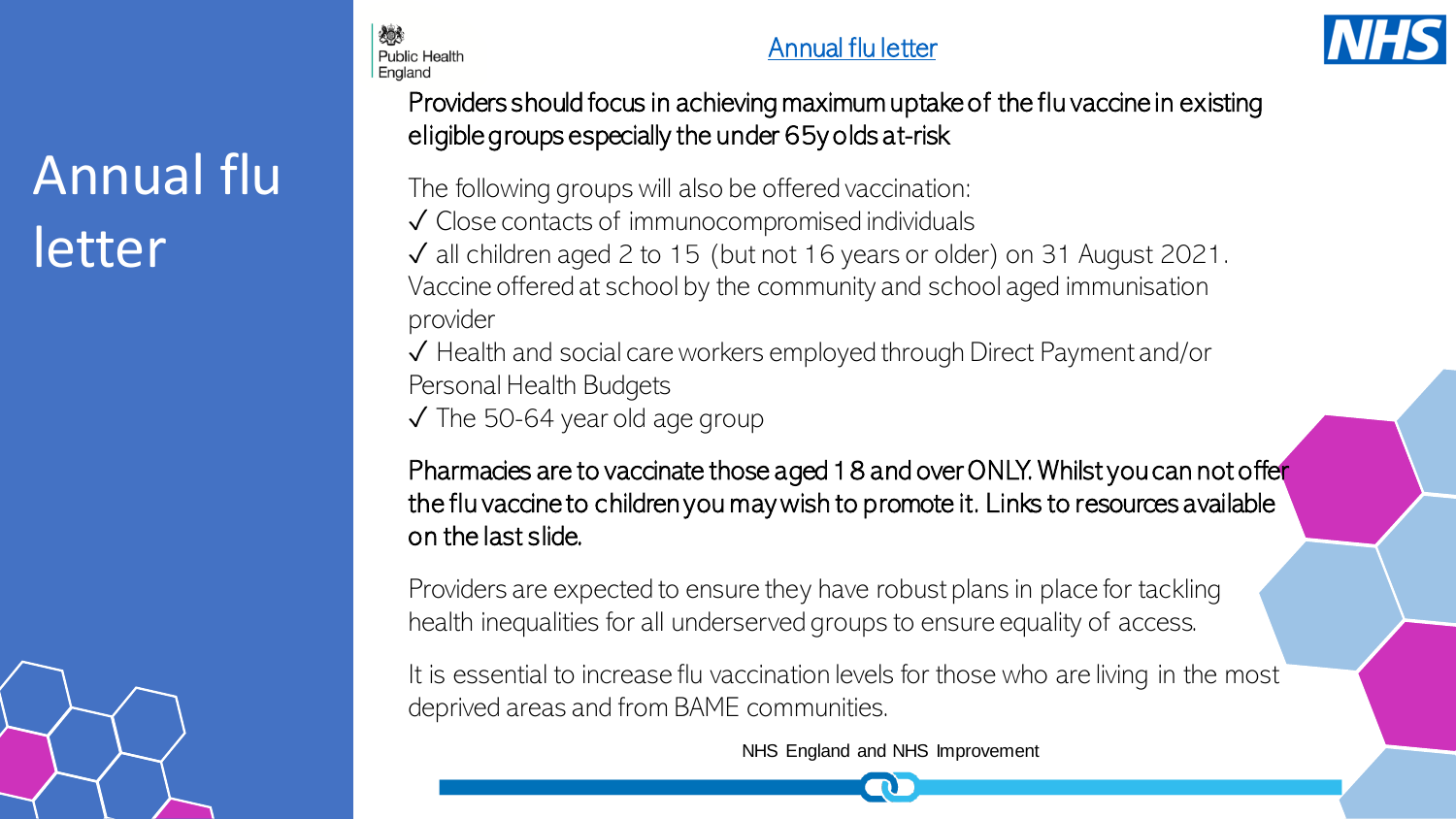燃 **Public Health** England



#### Data source: Published Data

## Last flu season overall uptake by CCG (20/21)

| 2020/21, month Feb-21 extract date (26/03/2021)    |                                                                                                                    | % Pracs Aged 65 and over |            |               |            |               | *Under 65 at risk Age 50 to 64 years ^Pregnant women |            |            | % Pracs  | Aged 2     |            |            | Aged 3     |
|----------------------------------------------------|--------------------------------------------------------------------------------------------------------------------|--------------------------|------------|---------------|------------|---------------|------------------------------------------------------|------------|------------|----------|------------|------------|------------|------------|
| Target uptake 75%<br>Age 65 and over ambition 95%  | Subm't'd                                                                                                           | %<br>20/21               | ℅<br>19/20 | $\%$<br>20/21 | %<br>19/20 | %<br>20/21    | %<br>19/20                                           | %<br>20/21 | %<br>19/20 | Subm't'd | %<br>20/21 | %<br>19/20 | %<br>20/21 | %<br>19/20 |
| NHS EAST AND NORTH HERTFORDSHIRE CCG               | 96.2                                                                                                               | 83.0                     | 73.4       | 53.8          | 40.9       | 46.1          |                                                      | 49.7       | 39.5       | 98.1     | 61.2       | 51.3       | 63.2       | 49.8       |
| NHS HERTS VALLEYS CCG                              | 92.7                                                                                                               | 81.8                     | 74.8       | 58.7          | 45.8       | 47.7          |                                                      | 48.1       | 46.3       | 83.6     | 64.3       | 50.2       | 66.0       | 49.0       |
| NHS WEST ESSEX CCG                                 | 96.7                                                                                                               | 79.0                     | 69.0       | 49.0          | 41.1       | 41.6          |                                                      | 39.4       | 37.0       | 93.3     | 52.1       | 45.8       | 56.6       | 46.2       |
| NHS IPSWICH AND EAST SUFFOLK CCG                   | 100.0                                                                                                              | 85.4                     | 75.2       | 58.2          | 45.4       | 51.8          |                                                      | 43.6       | 47.6       | 100.0    | 66.3       | 57.1       | 69.3       | 56.2       |
| NHS WEST SUFFOLK CCG                               | 100.0                                                                                                              | 83.2                     | 73.1       | 57.0          | 45.6       | 45.6          |                                                      | 52.4       | 48.0       | 95.8     | 67.9       | 57.3       | 70.1       | 54.9       |
| NHS NORTH EAST ESSEX CCG                           | 96.9                                                                                                               | 79.8                     | 70.3       | 51.5          | 41.9       | 42.0          |                                                      | 39.0       | 38.6       | 96.9     | 56.1       | 47.0       | 60.5       | 44.6       |
| NHS NORFOLK & WAVENEY CCG                          | 96.2                                                                                                               | 82.7                     | 72.3       | 56.1          | 44.5       | 49.0          |                                                      | 47.9       | 43.4       | 97.1     | 61.2       | 54.3       | 65.2       | 54.2       |
| NHS MID ESSEX CCG                                  | 95.0                                                                                                               | 81.4                     | 69.6       | 52.2          | 39.1       | 41.6          |                                                      | 46.5       | 35.2       | 97.5     | 59.4       | 50.3       | 63.8       | 50.9       |
| NHS THURROCK CCG                                   | 100.0                                                                                                              | 77.0                     | 67.1       | 44.8          | 38.8       | 37.0          |                                                      | 32.4       | 33.1       | 100.0    | 46.1       | 43.6       | 48.4       | 42.5       |
| NHS BASILDON AND BRENTWOOD CCG                     | 100.0                                                                                                              | 79.7                     | 69.4       | 47.8          | 38.4       | 38.5          |                                                      | 38.4       | 33.5       | 100.0    | 49.9       | 45.0       | 55.8       | 45.1       |
| NHS CASTLE POINT AND ROCHFORD CCG                  | 91.3                                                                                                               | 79.9                     | 70.7       | 50.8          | 40.6       | 40.4          |                                                      | 49.5       | 44.9       | 100.0    | 56.3       | 51.2       | 60.6       | 50.9       |
| NHS SOUTHEND CCG                                   | 92.3                                                                                                               | 75.6                     | 65.6       | 44.1          | 37.7       | 34.8          |                                                      | 40.9       | 39.3       | 100.0    | 50.2       | 42.4       | 53.3       | 41.9       |
| 2020/21, month Feb-21 extract date (26/03/2021)    | Under 65 at risk<br>Age 50 to 64 years Pregnant women<br>% Pracs<br>% Pracs   Aged 65 and over<br>Aged 2<br>Aged 3 |                          |            |               |            |               |                                                      |            |            |          |            |            |            |            |
| Target uptake 75%                                  | Subm't'd                                                                                                           | %<br>20/21               | %<br>19/20 | %<br>20/21    | %<br>19/20 | $\%$<br>20/21 | %<br>19/20                                           | %<br>20/21 | %<br>19/20 | Subm't'd | %<br>20/21 | %<br>19/20 | %<br>20/21 | %<br>19/20 |
| BEDFORDSHIRE, LUTON AND MILTON KEYNES STP          | 97.9                                                                                                               | 81.2                     | 71.2       | 51.3          | 42.7       | 45.3          |                                                      | 46.1       | 43.4       | 100.0    | 57.0       | 42.9       | 60.2       | 42.0       |
| CAMBRIDGESHIRE AND PETERBOROUGH STP                | 95.3                                                                                                               | 82.8                     | 73.1       | 53.4          | 42.4       | 47.2          |                                                      | 42.5       | 42.2       | 100.0    | 59.6       | 47.6       | 61.5       | 48.3       |
| HERTFORDSHIRE AND WEST ESSEX STP                   | 94.9                                                                                                               | 81.7                     | 73.0       | 54.8          | 42.9       | 45.9          |                                                      | 47.0       | 41.9       | 91.2     | 60.5       | 49.7       | 62.8       | 48.7       |
| MID AND SOUTH ESSEX STP                            | 96.0                                                                                                               | 79.4                     | 68.8       | 48.5          | 38.9       | 39.1          |                                                      | 41.3       | 36.2       | 99.3     | 53.0       | 46.7       | 57.1       | 46.6       |
| NORFOLK AND WAVENEY HEALTH AND CARE PARTNERSHIP ST | 96.2                                                                                                               | 82.7                     | 72.3       | 56.1          | 44.3       | 49.0          |                                                      | 47.9       | 41.9       | 97.1     | 61.2       | 54.0       | 65.2       | 53.9       |
| SUFFOLK AND NORTH EAST ESSEX STP                   | 98.9                                                                                                               | 82.9                     | 73.0       | 55.7          | 44.3       | 47.0          |                                                      | 44.2       | 44.5       | 97.9     | 63.0       | 53.5       | 66.3       | 51.9       |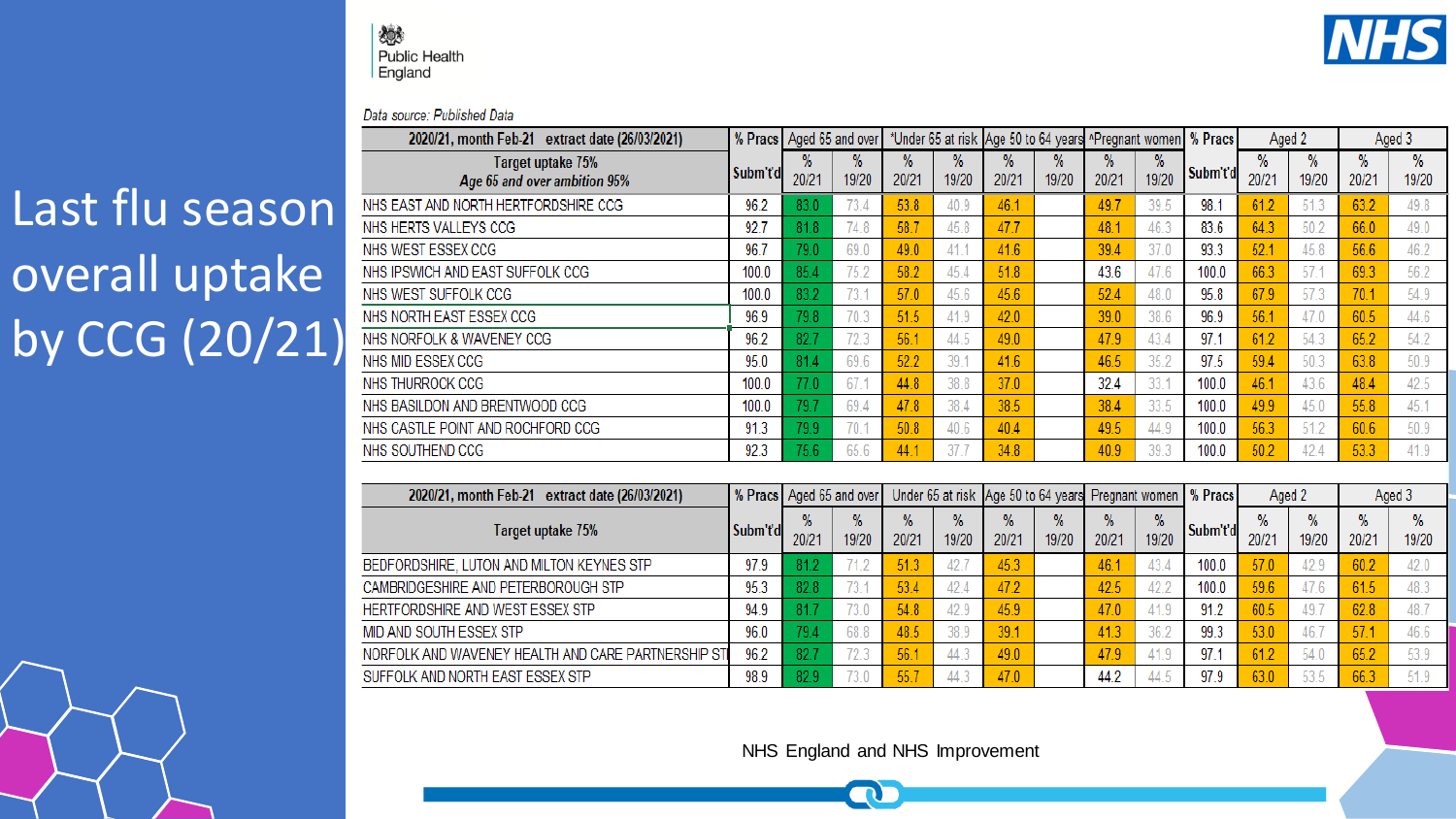人员 **Public Health** England

Last flu season 20/21 vs 19/20 Pharmacy Flu Achievements

Pharmacies in East of England have made a massive contribution last year to delivering the most successful flu season to date.

During the 20/21 flu season compared to 19/20 season Pharmacies in EoE have delivered approximately:

- 42% more over-65y olds vaccinated
- 27% more under-65y olds at risk vaccinated
- 32% more health and social care workers
- 18% less pregnant women

Overall approximately 37% more flu vaccines have been given in pharmacies during the 20/21 flu season compared to 19/20.

Although a massive improvement from the previous year, uptake for at-risk under-65-year olds remains low. We encourage you to allocate resources to identify, promote and prioritise individuals under 65 years old at-risk and pregnant women.

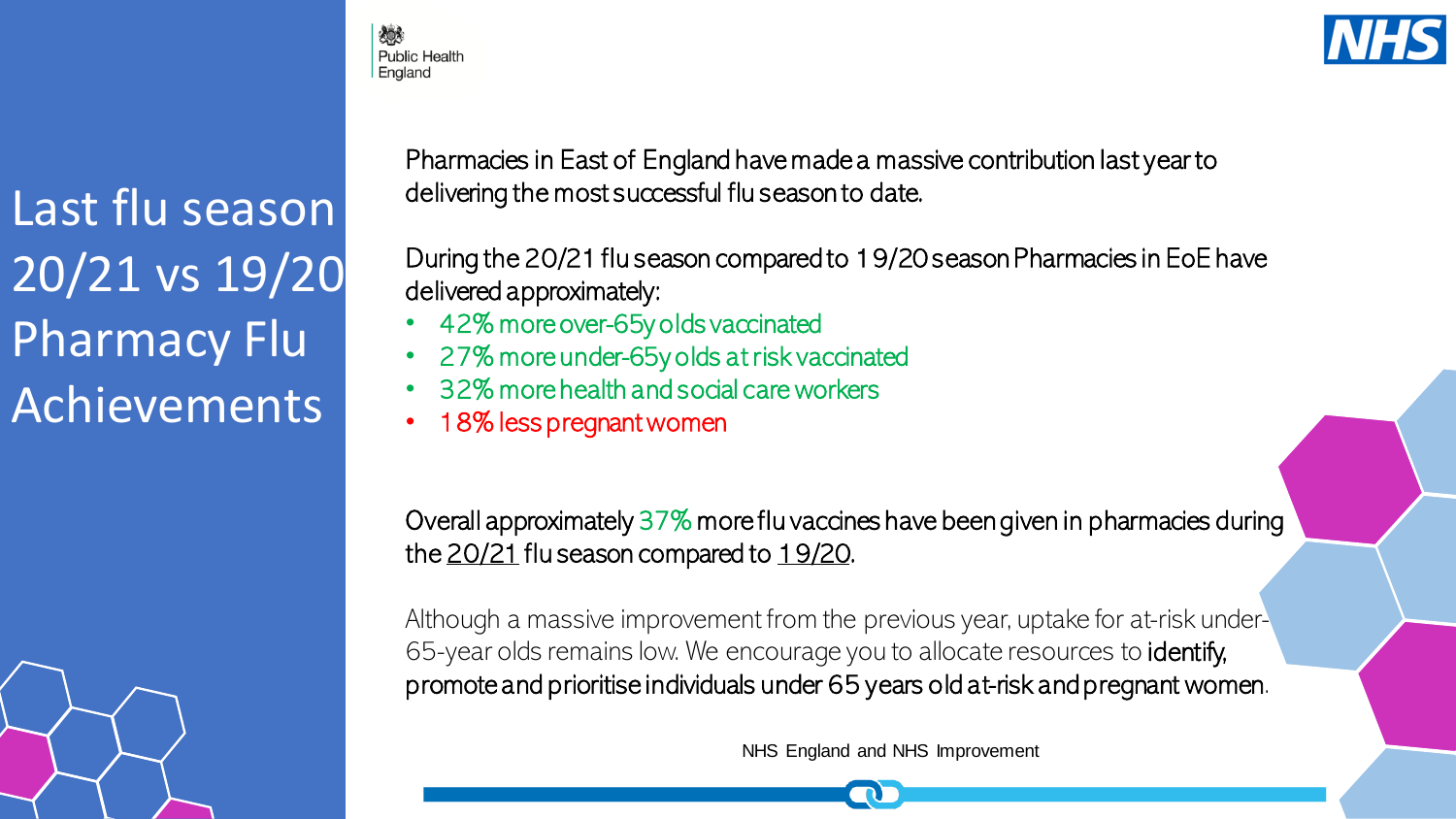### Vaccine and Uptake Ambitions

| 燃                               | <b>Eligible groups</b>                                                                   | <b>Uptake ambition</b>         | <b>Vaccines</b>                                                                                                                                                                                       |  |  |  |  |  |  |
|---------------------------------|------------------------------------------------------------------------------------------|--------------------------------|-------------------------------------------------------------------------------------------------------------------------------------------------------------------------------------------------------|--|--|--|--|--|--|
| <b>Public Health</b><br>England | <b>Routine programme</b>                                                                 |                                |                                                                                                                                                                                                       |  |  |  |  |  |  |
|                                 | Aged 65 years and over                                                                   | At least 85%                   | Egg grown quadrivalent Influenza vaccine (aQIV)<br>Cell-based quadrivalent influenza vaccine (QIVc)<br>or Recombinant quadrivalent influenza vaccine<br>(QIVr) (if aQIV is not available)             |  |  |  |  |  |  |
|                                 | At risk adults (aged 18 to 64), including pregnant<br>women and 50 to 64 year old cohort | At least 75%                   | Cell-based quadrivalent influenza vaccine (QIVc)<br>or Recombinant quadrivalent influenza vaccine<br>(QIVr)<br>Egg-grown quadrivalent influenza vaccine (QIVe)<br>(as an alternative to QIVc or QIVr) |  |  |  |  |  |  |
|                                 | <b>Children's programme</b>                                                              |                                |                                                                                                                                                                                                       |  |  |  |  |  |  |
|                                 | At risk children aged from 6 months to less than<br>2 years                              | At least 75%                   | Egg-grown quadrivalent influenza vaccine (QIVe)<br>LAIV and QIVc are not licenced for children under 2<br>years of age.                                                                               |  |  |  |  |  |  |
|                                 | At risk children aged 2 to under 18 years                                                | At least 75%                   | Live attenuated influenza vaccine (LAIV) unless<br>contraindicated or as an alternative to LAIV where<br>parents object to porcine gelatine, then offer QIVc<br>aged $2+$ .                           |  |  |  |  |  |  |
|                                 | Preschool children aged 2&3 years vaccinated<br>in GP Practices                          | At least 70%                   | Live attenuated influenza vaccine (LAIV)                                                                                                                                                              |  |  |  |  |  |  |
|                                 | School aged children (vaccinated in school)<br>including year 7-11 in secondary school   |                                | Live attenuated influenza vaccine (LAIV) unless<br>contraindicated or as an alternative to LAIV where<br>parents object to porcine gelatine, then offer QIVc<br>aged $2+$ .                           |  |  |  |  |  |  |
|                                 | Frontline health and social care workers                                                 | 100% offered with 85% ambition |                                                                                                                                                                                                       |  |  |  |  |  |  |

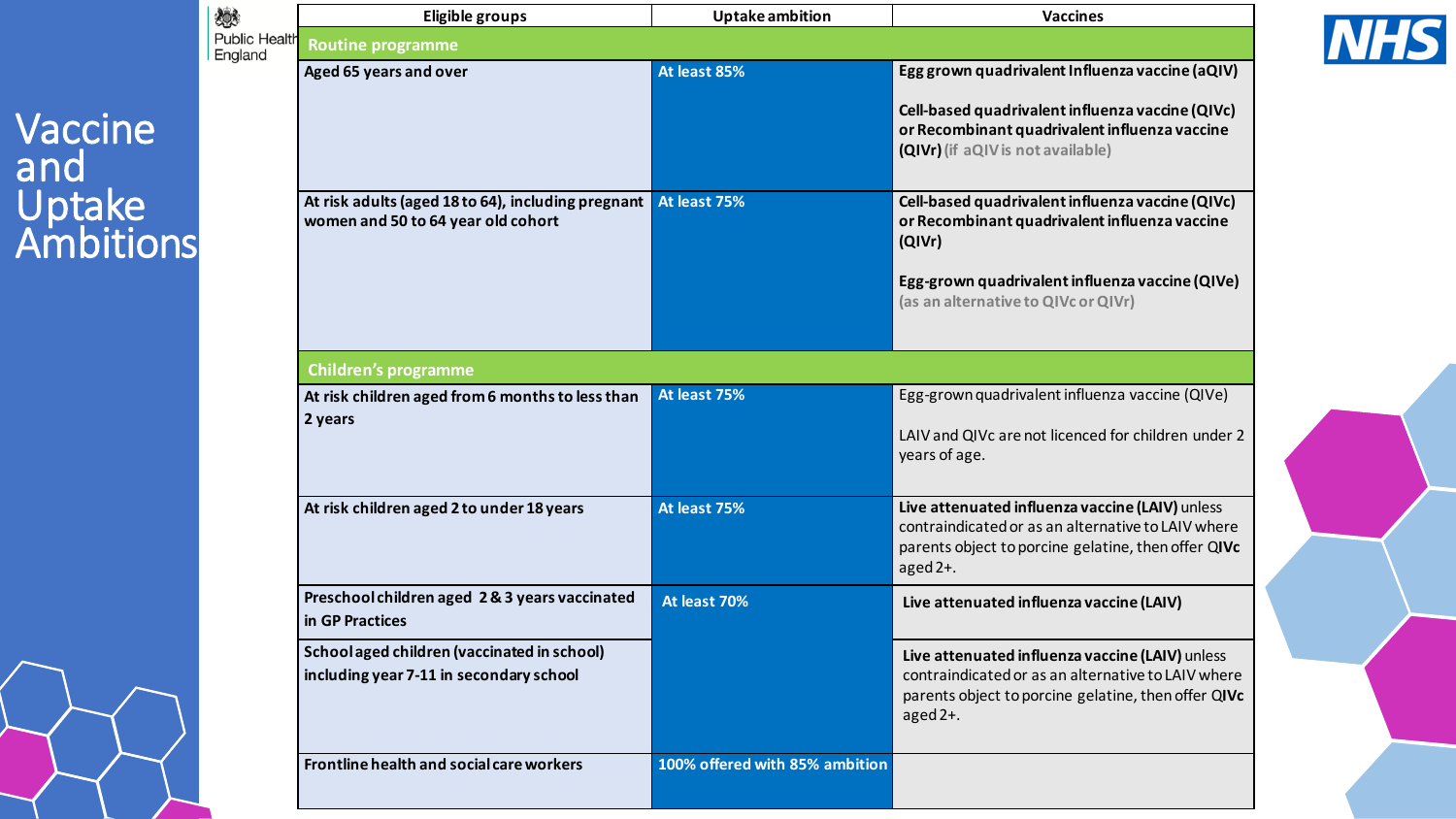Pharmacy flu Vaccination Programme - PharmOutcomes **Notifications** 

炒 **Public Health** England



As you will be aware, **flu vaccination data is extracted from the GP practices system** making vaccination recording crucial for NHS immunisations delivered in other healthcare settings. This is particularly important during the flu season where pharmacies support with the delivery of the flu immunisation programme.

NHSEI East of England is again this year using the PharmOutcomessystem to record Flu vaccinations in community pharmacy settings. The system this year will offer contractors access to the following functionality:

- **1. The use of pre-consult**. Introduced last year, this app will support entry of patient information ahead of the vaccine appointment. Please follow the link to access the guidance:<https://outcomes4health.org/o4h/help/home?flu>
- **2. A redesigned Flu template**. This reflects the vaccines recommended for this seasons' campaign and has also been structured to allow for staged service delivery following requests from providers last year. This means Pharmacy teams can complete the initial screening front of house if required and pass the information through to the pharmacist to complete the vaccination stage of the service after review of the screening questions. This will cut down contact times for all.
- **3. GP Notification via MESH**. The post event message this year will send on saving the flu record to the patients GP practice via the Message Exchange For Social Care and Health (MESH). This is a much more efficient way to transfer patient information to GP Practice.

4. **Direct link to MYS for claim management**. When records are saved for the flu record, a claim is automatically sent to the NHS BSA.

#### **We encourage you to continue building good working relations with the GP practices and ensure that all notifications for NHS vaccinations given in pharmacies make their way into the GP practice system.**

The Screening and Immunisation teams in East of England have worked with providers to ensure GP practices have signed up to receive notifications on PharmOutcomes. Your support in encouraging that message is greatly appreciated.

If you have any questions or require more information about PharmOutcomes please contact: **[helpdesk@phpartnership.com](mailto:helpdesk@phpartnership.com)**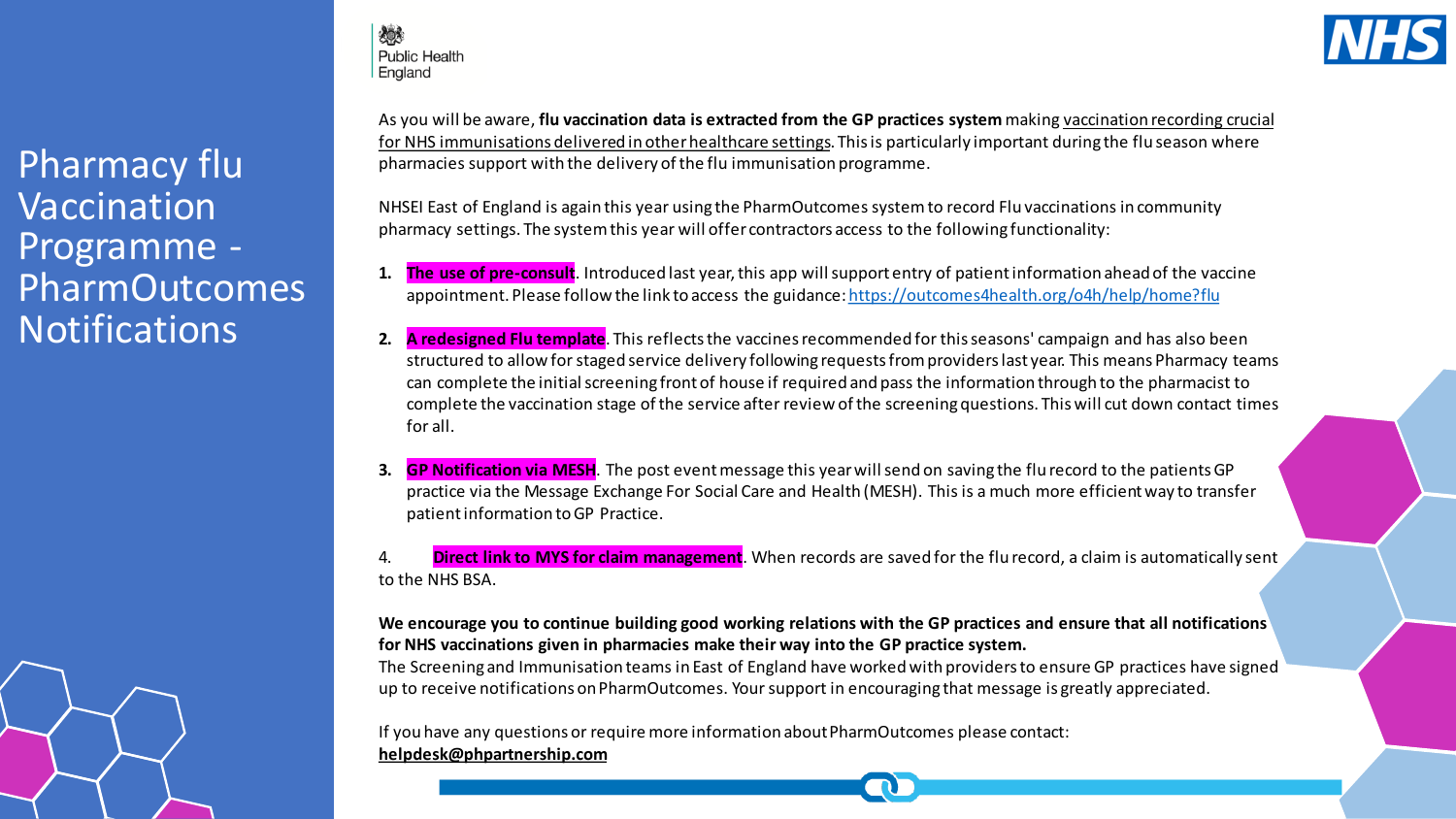## Flu vaccines 2021/22



**機** Public Health England

燃

Public Health



### Flu vaccines  $2021$  to  $2022$  season  $-$

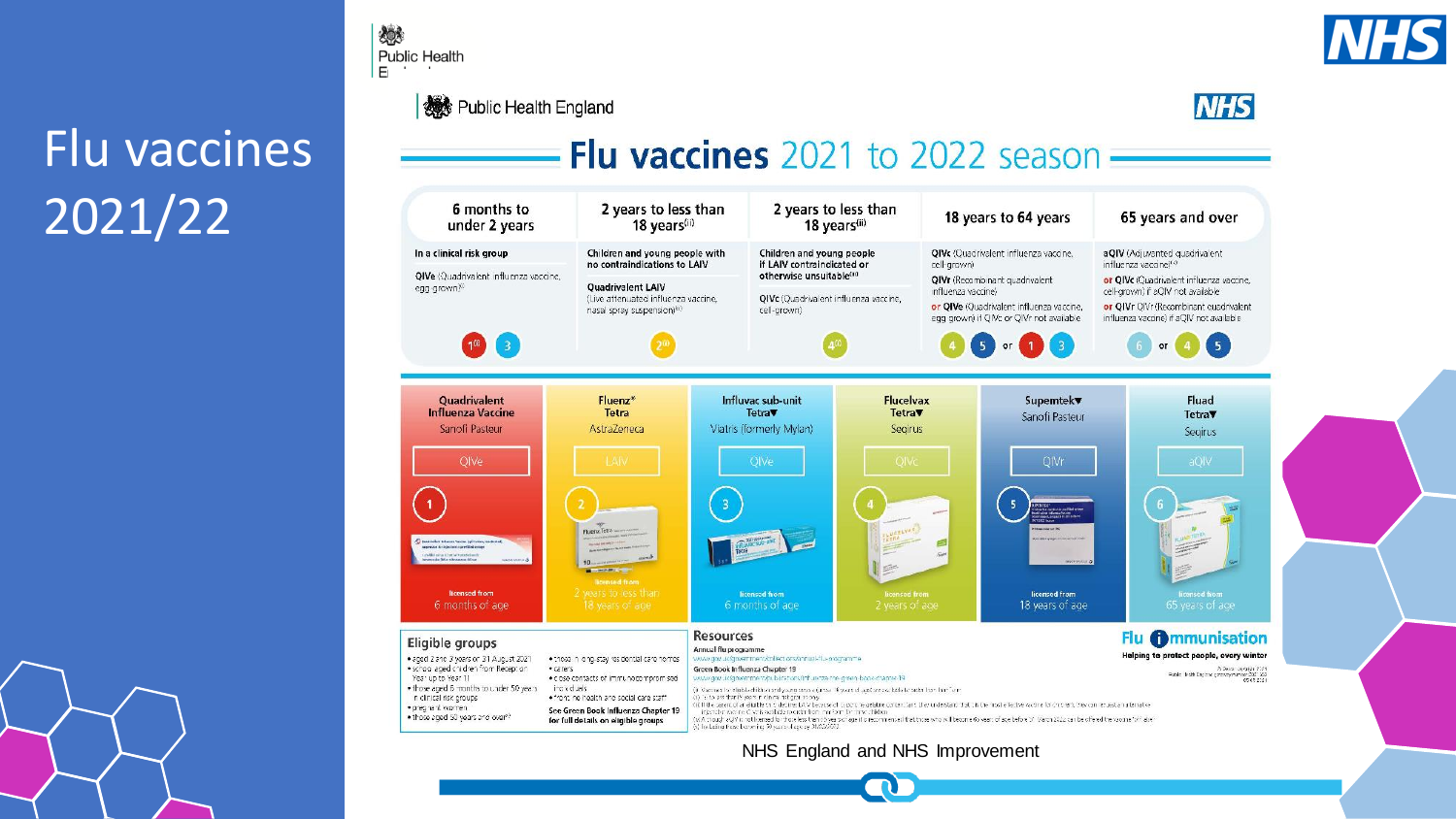# Flu vaccine suppliers

燃

| متصر<br><b>Public Health</b><br>England | Supplier                       | Name of<br>product                             | Vaccine type                                                                                                       |                                                      | Age indications Ovalbumin content<br>micrograms/dose            | Contact<br>details  |
|-----------------------------------------|--------------------------------|------------------------------------------------|--------------------------------------------------------------------------------------------------------------------|------------------------------------------------------|-----------------------------------------------------------------|---------------------|
|                                         | AstraZeneca<br>UK Ltd          | Fluenz® Tetra                                  | Quadrivalent LAIV (live<br>attenuated influenza<br>vaccine) supplied as nasal<br>spray suspension                  | From 24<br>months to less<br>than 18 years of<br>age | Less than 0.024<br>micrograms per 0.2 ml<br>dose                | 0845<br>139<br>0000 |
|                                         | MASTA                          | Quadrivalent<br>Influenza<br>vaccine           | QIVe (standard egg-grown<br>quadrivalent influenza<br>vaccine), split virion,<br>inactivated                       | From 6 months                                        | Equal to or less than<br>0.05 micrograms per<br>0.5 ml dose     | 0113 238<br>7552    |
|                                         | Sanofi<br>Pasteur<br>Vaccines  | Quadrivalent<br>Influenza<br>vaccine           | QIVe (standard egg-grown<br>quadrivalent Influenza<br>vaccine), split virion,<br>inactivated                       | From 6 months                                        | Equal to or less than<br>0.05 micrograms per<br>0.5 ml dose     | 0800<br>854 430     |
|                                         | Viatris<br>(formerly<br>Mylan) | Quadrivalent<br>Influvac® sub-<br>unit Tetra v | QIVe (standard egg-grown<br>quadrivalent Influenza<br>vaccine), surface antigen,<br>inactivated                    | From 6 months                                        | Equal to or less than 0.1 0800<br>micrograms per 0.5 ml<br>dose | 358<br>7468         |
|                                         | Segirus UK<br>Ltd              | Flucelvax®<br>Tetra v                          | QIVc (cell-grown<br>quadrivalent Influenza<br>vaccine), surface antigen,<br>inactivated                            | From 2 years                                         | Egg-free                                                        | 08457<br>451500     |
|                                         | Sanofi<br>Pasteur<br>Vaccines  | Supemtek v                                     | QIVr (quadrivalent<br>Influenza vaccine<br>(recombinant, prepared in<br>cell culture))                             | From 18 years                                        | Egg-free                                                        | 0800<br>854 430     |
|                                         | Segirus UK<br>Ltd              | Fluad Tetra v                                  | aQIV (egg-grown<br>quadrivalent Influenza<br>vaccine), surface antigen,<br>inactivated, adjuvanted<br>with MF59C.1 | From 65 years                                        | Equal to or less than 1<br>micrograms per 0.5 ml<br>dose        | 08457<br>451500     |
|                                         |                                |                                                | NHS England and NHS Improvement                                                                                    |                                                      |                                                                 |                     |

**CO** 

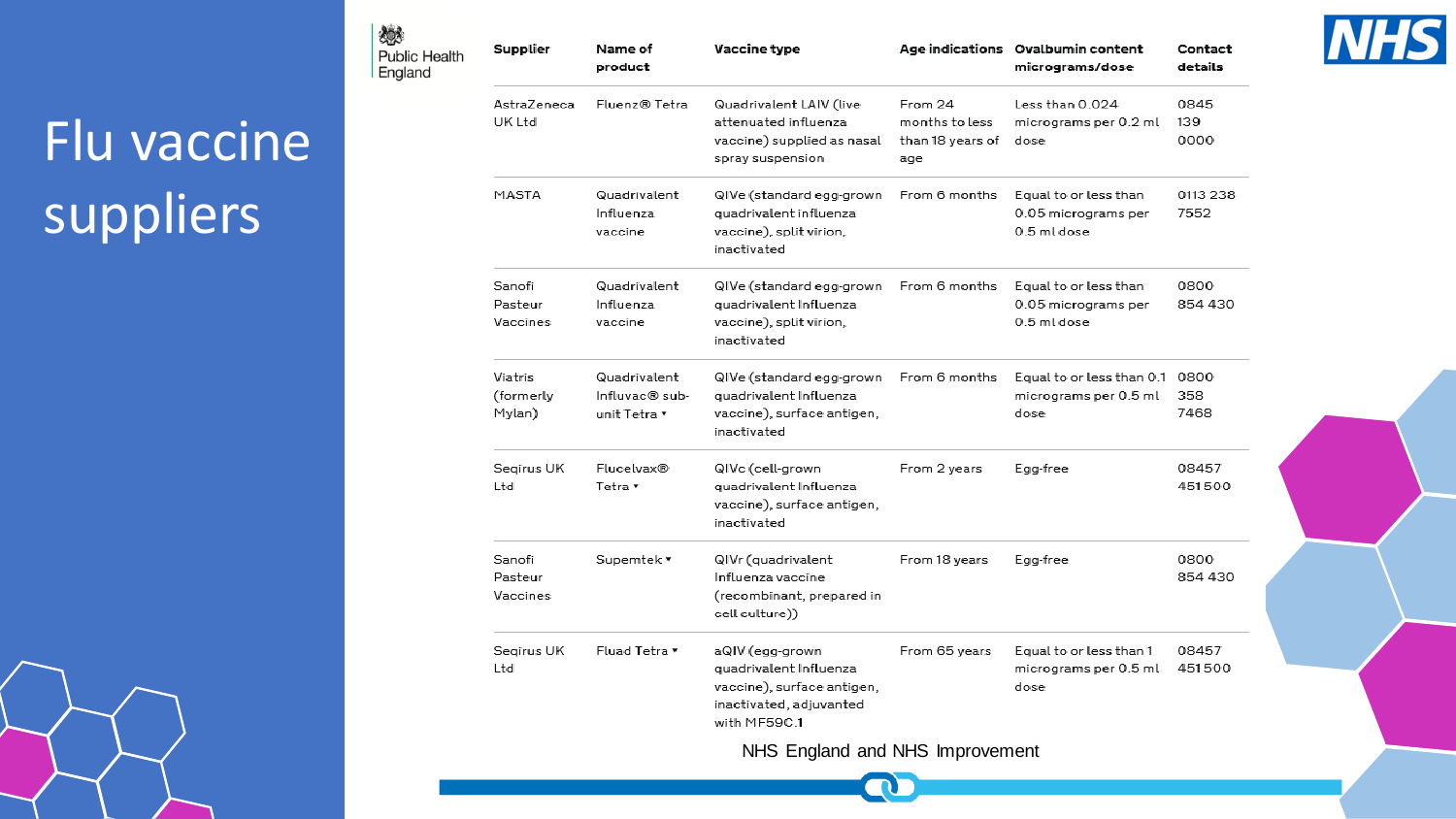Infection prevention and control guidance

**Public Health** England



COVID-19 Infection prevention and control recommendations

*"Health and care settings will continue to maintain appropriate infection prevention and control processes as necessary and this will be continually reviewed. Guidance will be updated based on the latest clinical evidence."*

Until further notice, the **[existing COVID-19 IPC guidance](https://www.gov.uk/government/publications/wuhan-novel-coronavirus-infection-prevention-and-control)** continues to apply in healthcare settings and all primary care contractors should continue to follow this guidance. The IPC guidance states:

*"Patients in all care areas should still be encouraged and supported to wear a face mask, providing it is tolerated and is not detrimental to their medical or care needs".*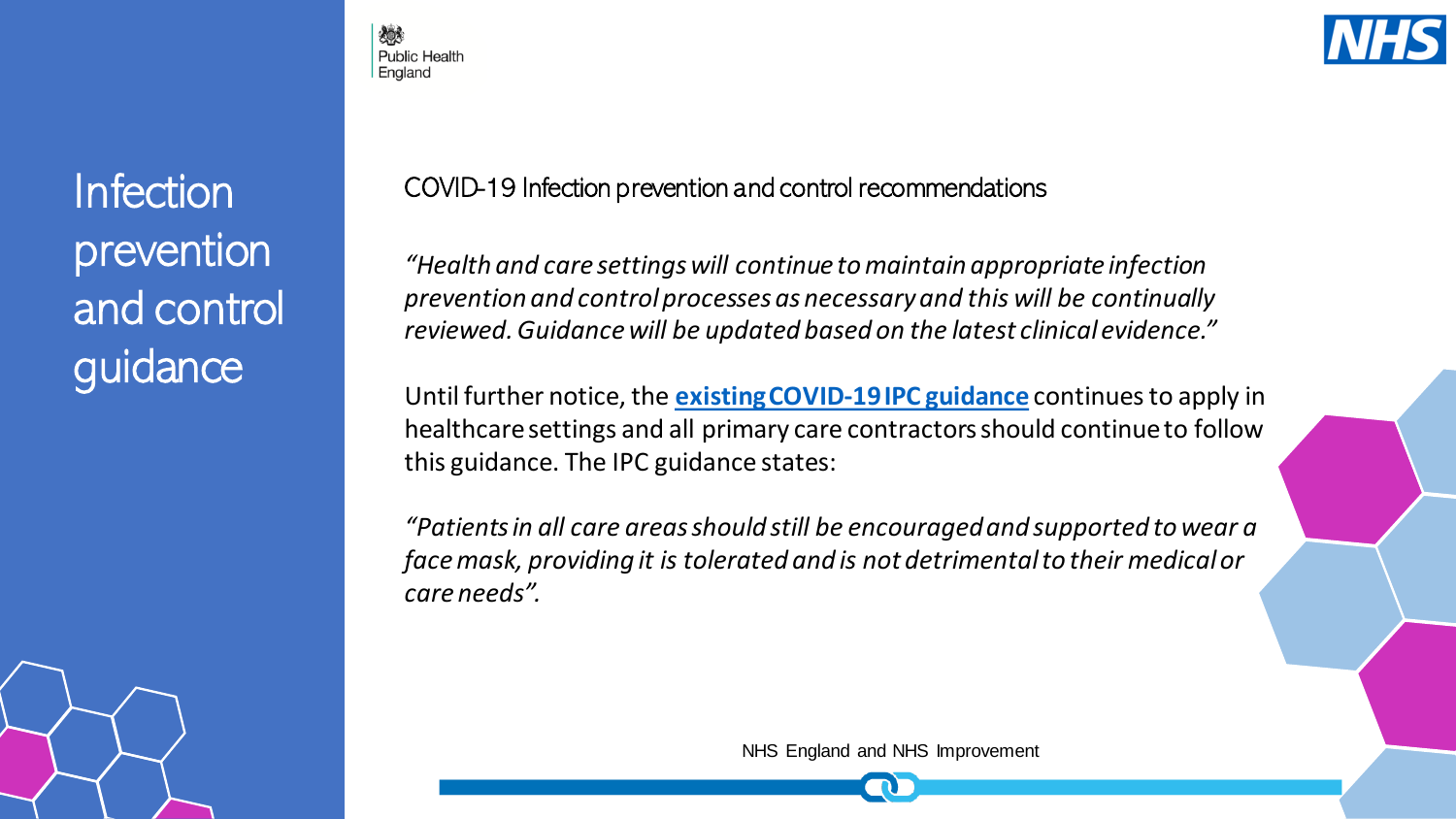'Boost Your Immunity This Winter' marketing and communications campaign

As part of the joint government campaign, Boost Your Immunity This Winter, NHSEI do a lot of work around flu vaccinations and targeting the clinical risk groups. Specific marketing and advertising is aimed at the clinical risk groups but we are always looking for new ways to communicate with the

A full range of campaign resources will be made available during the month of September. Thank you for your ongoing support.

PHE Boost Your Immunity This Winter [Webinar/Posters/Leaflets](https://campaignresources.phe.gov.uk/resources/campaigns/92-health-and-social-care-workers-winter-vaccinations-2021/resources)

NHS England and NHS Improvement







嫁 **Public Health** England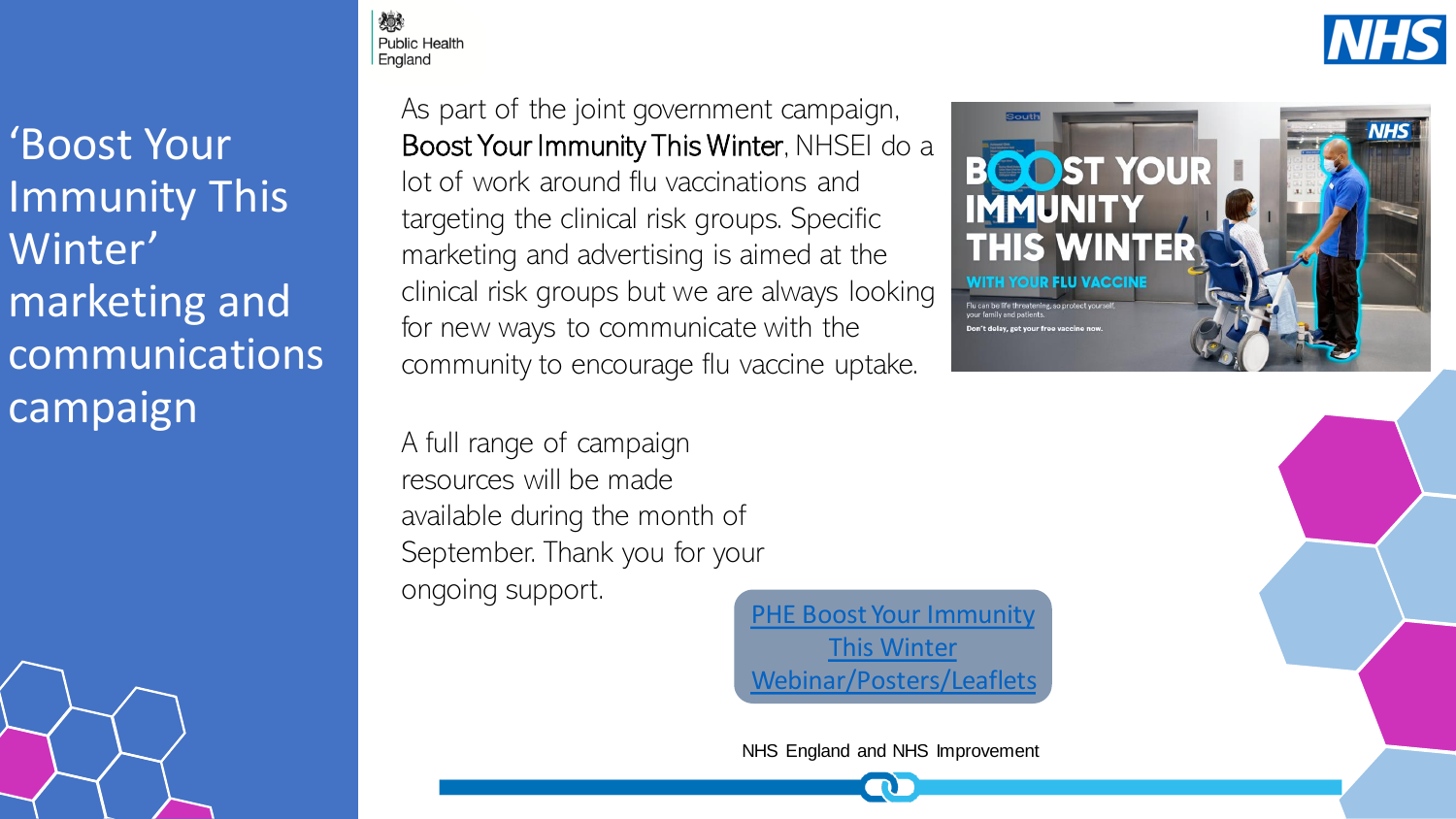

### FAQs

**Q. If an individual has had confirmed influenza recently and they are in an at risk group should they still have the vaccine?**

Anyone eligible to receive the vaccine should still have it even if they have had confirmed influenza, either recently or in the past.

**Q. At what stage of pregnancy should pregnant women be offered the flu vaccine?**

**All pregnant women** should be offered an inactivated influenza vaccine regardless of their stage of pregnancy.

**Q. Are all people with asthma eligible for an NHS flu vaccination under the national flu Vaccination Enhanced Service?** 

**Only** people that have asthma that requires continuous or repeated use of inhaled or systemic steroids or with previous exacerbations requiring hospital admission are eligible for the flu vaccine.

**Q. Is a patient with epilepsy eligible for an NHS flu vaccination under the national flu Vaccination Service?** 

Epilepsy is not considered a high-risk group for flu; therefore, patients with epilepsy are not entitled to an NHS flu vaccination unless they fall into another eligible group.

#### **Q. Can the flu vaccine be given to women who are breastfeeding?**

The flu vaccine can be given to breastfeeding women; however, they are not eligible for an NHS vaccine unless they are in a clinical risk group.